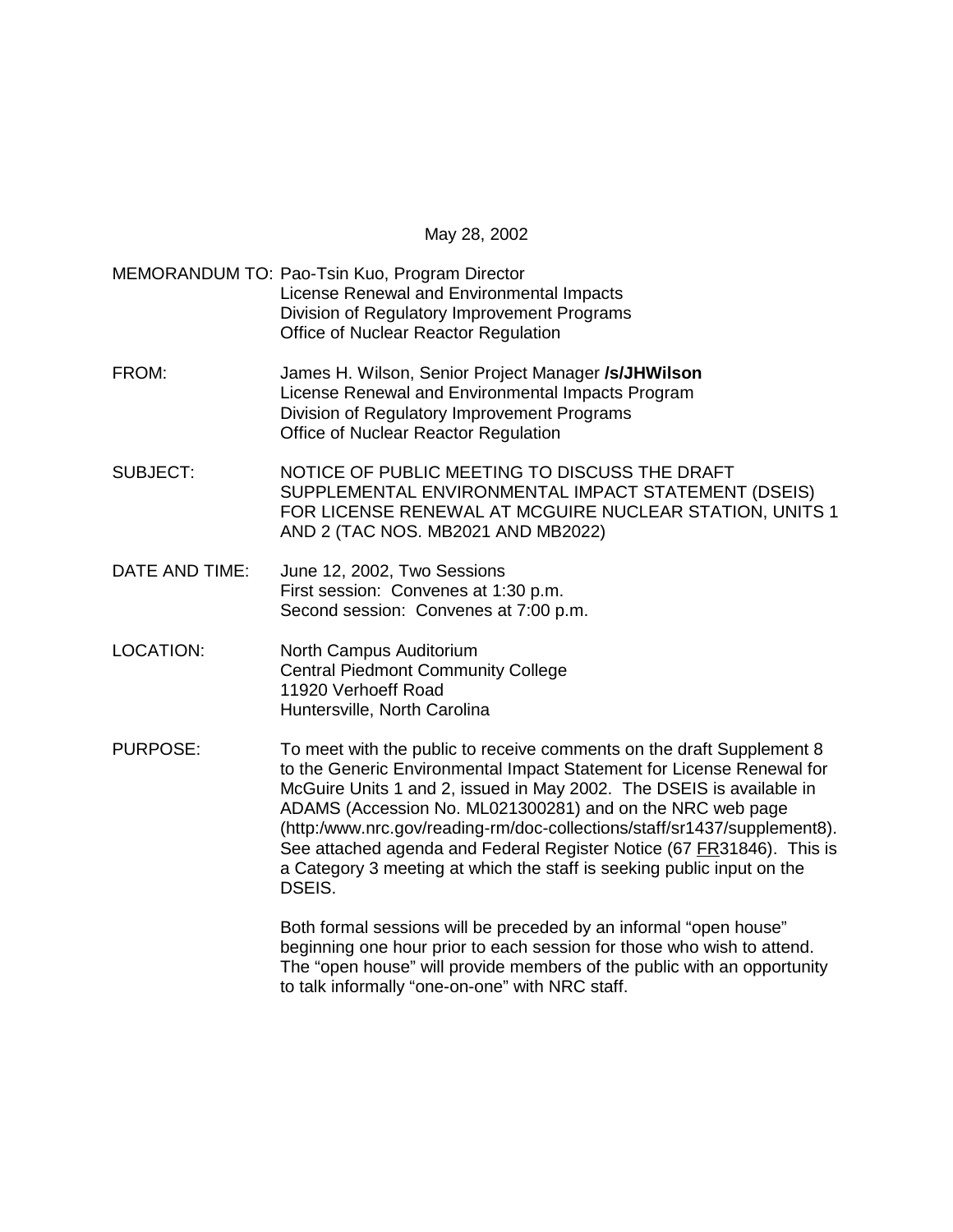P.T. Kuo

PARTICIPANTS: NRC NRC Members of the Public Who Register to Speak

> F. Cameron R. Franovich R. Harty R. Palla J. Wilson

Docket Nos 50-369 and 50-370

Attachments: Agenda and FR Notice

cc: See next page

Members of the public may register to present oral comments at this meeting by contracting Jim Wilson (800) 368-5642, ext 1108, or by internet, McGuireEIS@nrc.gov, by June 7, 2002. Those who wish to make comments may also register at the North Campus Auditorium meeting site within 15 minutes of the start of each session. Individual oral comments may be limited by the time available, depending on the number of persons who register.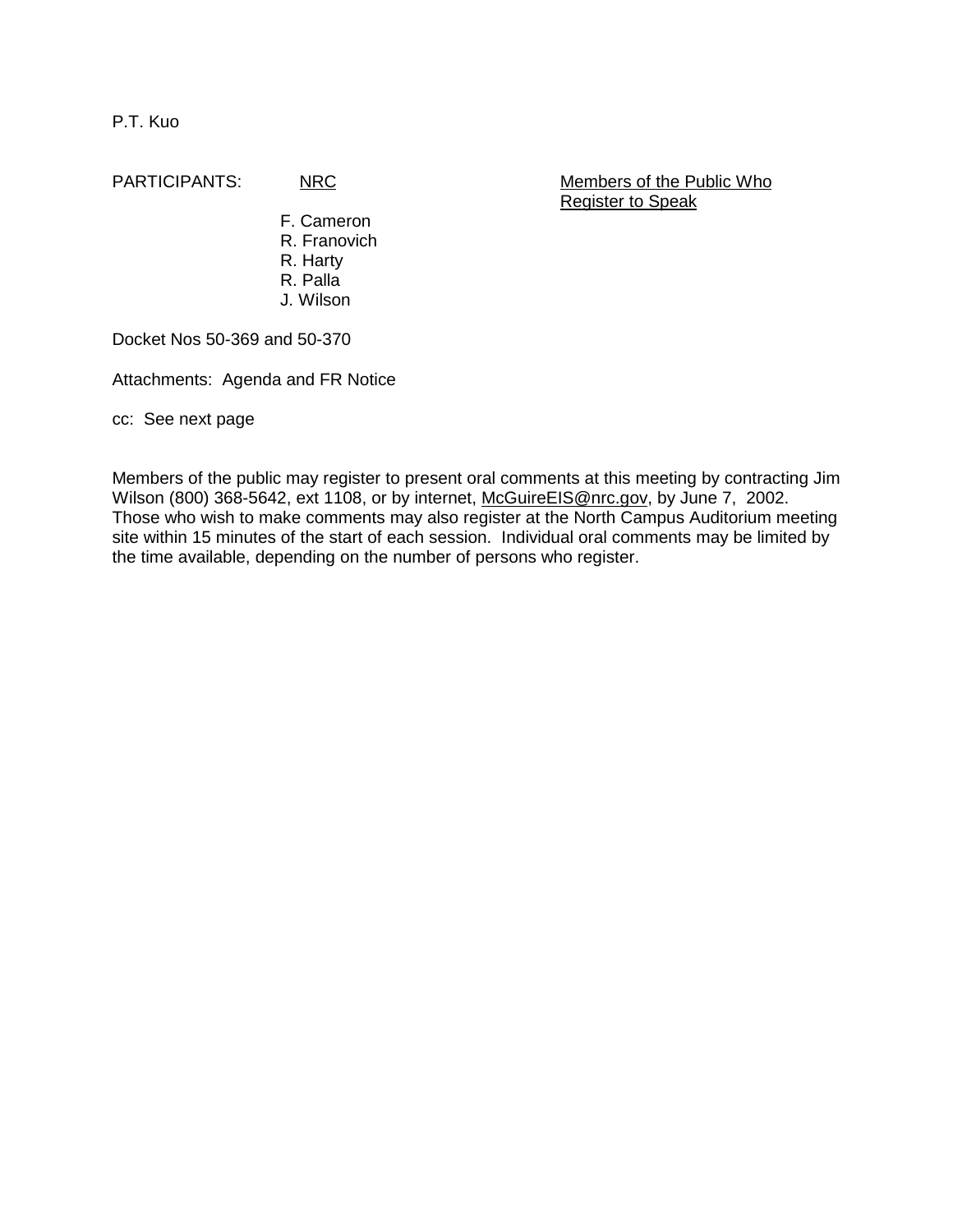P.T. Kuo

PARTICIPANTS: NRC Members of the Public Who Register to Speak

> F. Cameron R. Franovich R. Harty R. Palla J. Wilson

Docket Nos 50-369 and 50-370

Attachments: Agenda and FR Notice

cc: See next page

Members of the public may register to present oral comments at this meeting by contracting Jim Wilson (800) 368-5642, ext 1108, or by internet, McGuireEIS@nrc.gov, by June 7, 2001. Those who wish to make comments may also register at the North Campus Auditorium meeting site within 15 minutes of the start of each session. Individual oral comments may be limited by the time available, depending on the number of persons who register.

## DISTRIBUTION:

| <b>Docket File</b> | S. Fox       |
|--------------------|--------------|
| RGEB r/f           | C. Carpenter |
| <b>PUBLIC</b>      | J. H. Wilson |
| D. Matthews        | J. Tappert   |
| <b>B.</b> Zalcman  | C. Julian    |
| P.T. Kuo           | R. Franovich |
| R. Martin          |              |

## **Accession No.: ML021500686**

\*See previous concurrence

Document Name: G:\RLEP\Environmental Section\McGuire\DSEIS Meeting\meetnot612

| NFC.        | RI FP     | SC:RLEP   |
|-------------|-----------|-----------|
| <b>NAME</b> | JHWilson* | BZalcman* |
| DATF.       | 5/28/02   | 5/29/02   |

OFFICIAL RECORD COPY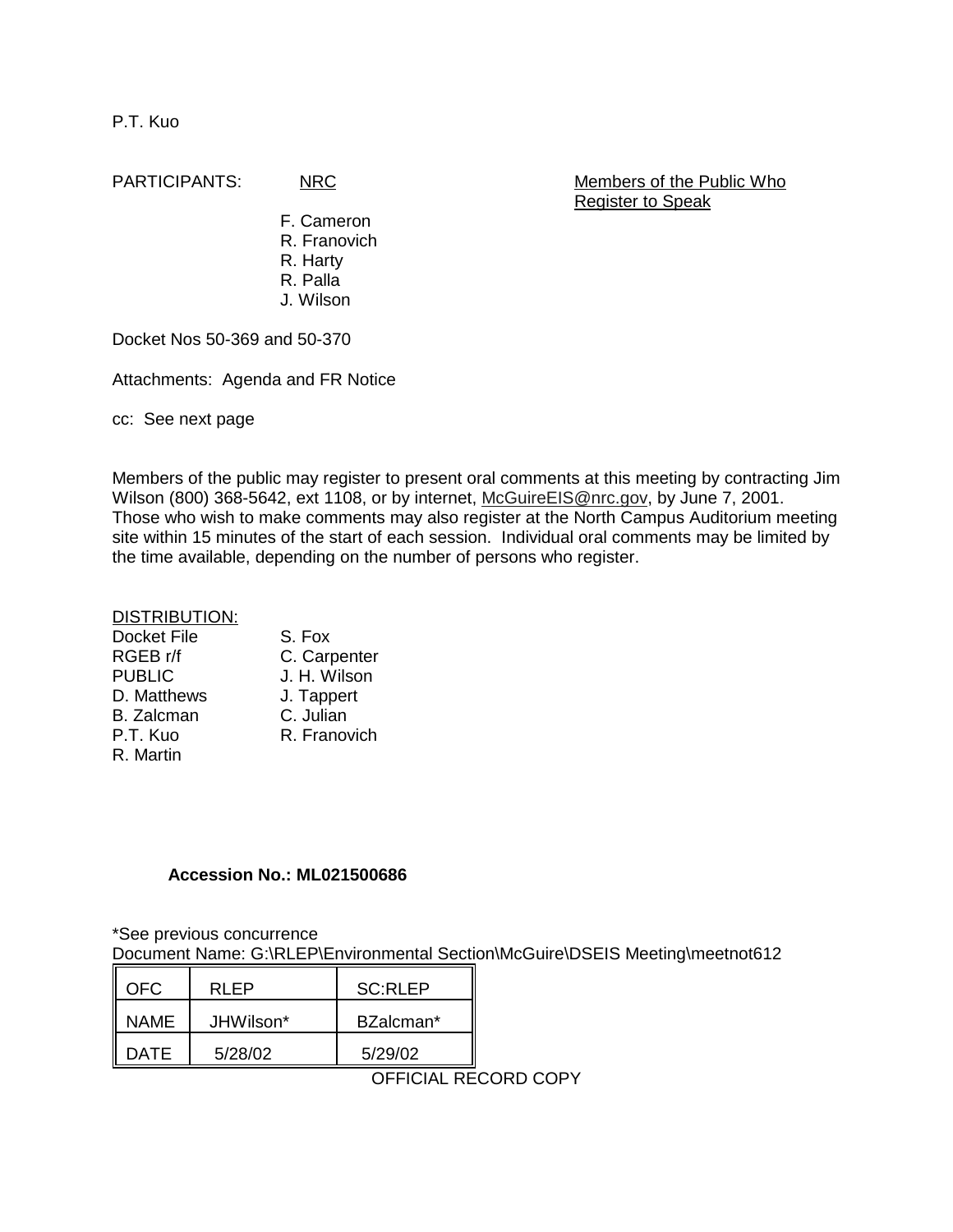## **AGENDA FOR PUBLIC MEETING TO COLLECT COMMENTS ON THE DRAFT ENVIRONMENTAL IMPACT STATEMENT FOR MCGUIRE NUCLEAR STATION, UNITS 1 AND 2, LICENSE RENEWAL**

## WEDNESDAY, June 12, 2002

Two Meeting Sessions\* - 1:30 p.m. to 4:30 p.m. and 7:00 p.m. to 10:00 p.m.

- I. Welcome and purpose of meeting 10 minutes (Chip Cameron)
- II. Overview of license renewal process 5 minutes (Rani Franovich)
- III. Overview of environmental review process 5 minutes (Jim Wilson)
- IV. Results of the environmental review 30 minutes (Becky Harty, Bob Palla)
- V. How comments can be submitted 5 minutes (Jim Wilson)
- V. Public comments 2 hours
- V. Closing/availability of transcripts, etc. 5 minutes (Chip Cameron)

\*The NRC staff will host informal discussions one hour prior to each meeting session. No comments on the draft plant-specific supplement to the GEIS will be accepted during the informal discussions. To be considered, comments must be provided either at the transcribed public meetings (see agenda, above) or in writing, as described in the Federal Register notice.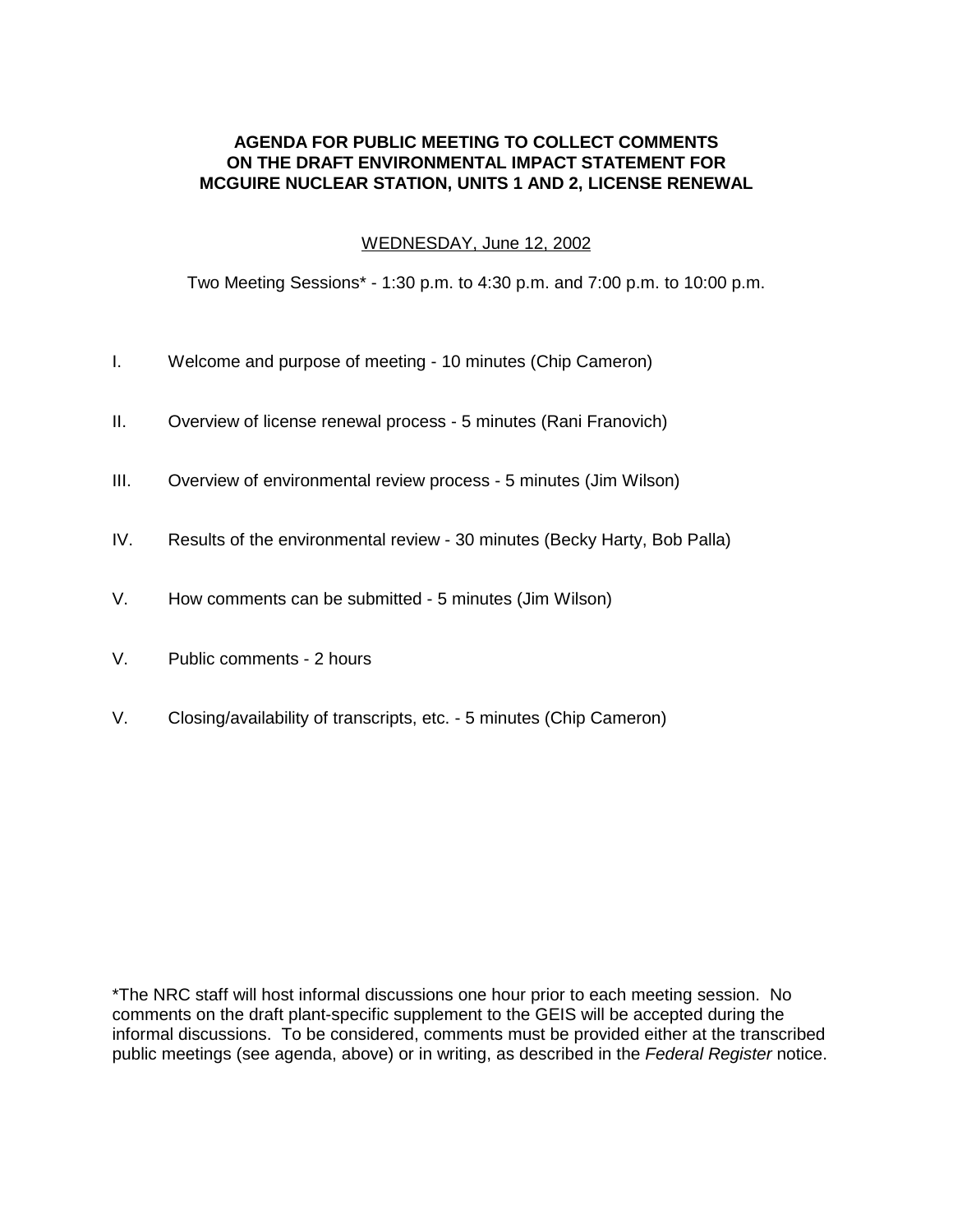[Federal Register: May 10, 2002 (Volume 67, Number 91)] [Page 31846]

From the Federal Register Online via GPO Access [wais.access.gpo.gov]

=======================================================================

-----------------------------------------------------------------------

NUCLEAR REGULATORY COMMISSION

[Docket Nos. 50-369 and 50-370]

Duke Energy Corporation; McGuire Nuclear Station, Units 1 and 2; Notice of Availability of the Draft Supplement 8 to the Generic Environmental Impact Statement and Public Meeting for the License Renewal of McGuire Units 1 and 2

 Notice is hereby given that the U.S. Nuclear Regulatory Commission (the Commission) has published a draft plant-specific supplement to the Generic Environmental Impact Statement (GEIS), NUREG-1437, regarding the renewal of operating licenses NPF-9 and NPF-17 for an additional 20 years of operation at McGuire Nuclear Station, Units 1 and 2 (McGuire). McGuire is located in Mecklenburg County, North Carolina. Possible alternatives to the proposed action (license renewal) include no action and reasonable alternative energy sources.

 The draft supplement to the GEIS is available electronically for public inspection in the NRC Public Document Room located at One White Flint North, 11555 Rockville Pike (first floor), Rockville, Maryland, or from the Publicly Available Records (PARS) component of NRC's document system (ADAMS). ADAMS is accessible from the NRC Web site at http://www.nrc.gov/reading-rm.html (the Public Electronic Reading Room). If you do not have access to ADAMS or if there are problems in accessing the documents located in ADAMS, contact the NRC Public Document Room (PDR) Reference staff at 1-800-397-4209, or 301-415-4737, or by e-mail to pdr@nrc.gov. In addition, the J. Murrey Atkins Library at the University of North Carolina--Charlotte, has agreed to make the draft supplement to the GEIS available for public inspection.

 Any interested party may submit comments on the draft supplement to the GEIS for consideration by the NRC staff. To be certain of consideration, comments on the draft supplement to the GEIS and the proposed action must be received by August 2, 2002. Comments received after the due date will be considered if it is practical to do so, but the NRC staff is able to assure consideration only for comments received on or before this date. Written comments on the draft supplement to the GEIS should be sent to: Chief, Rules and Directives Branch, Division of Administrative Services, Office of Administration, Mail Stop T-6D 59, U.S. Nuclear Regulatory Commission, Washington, DC 20555-0001.